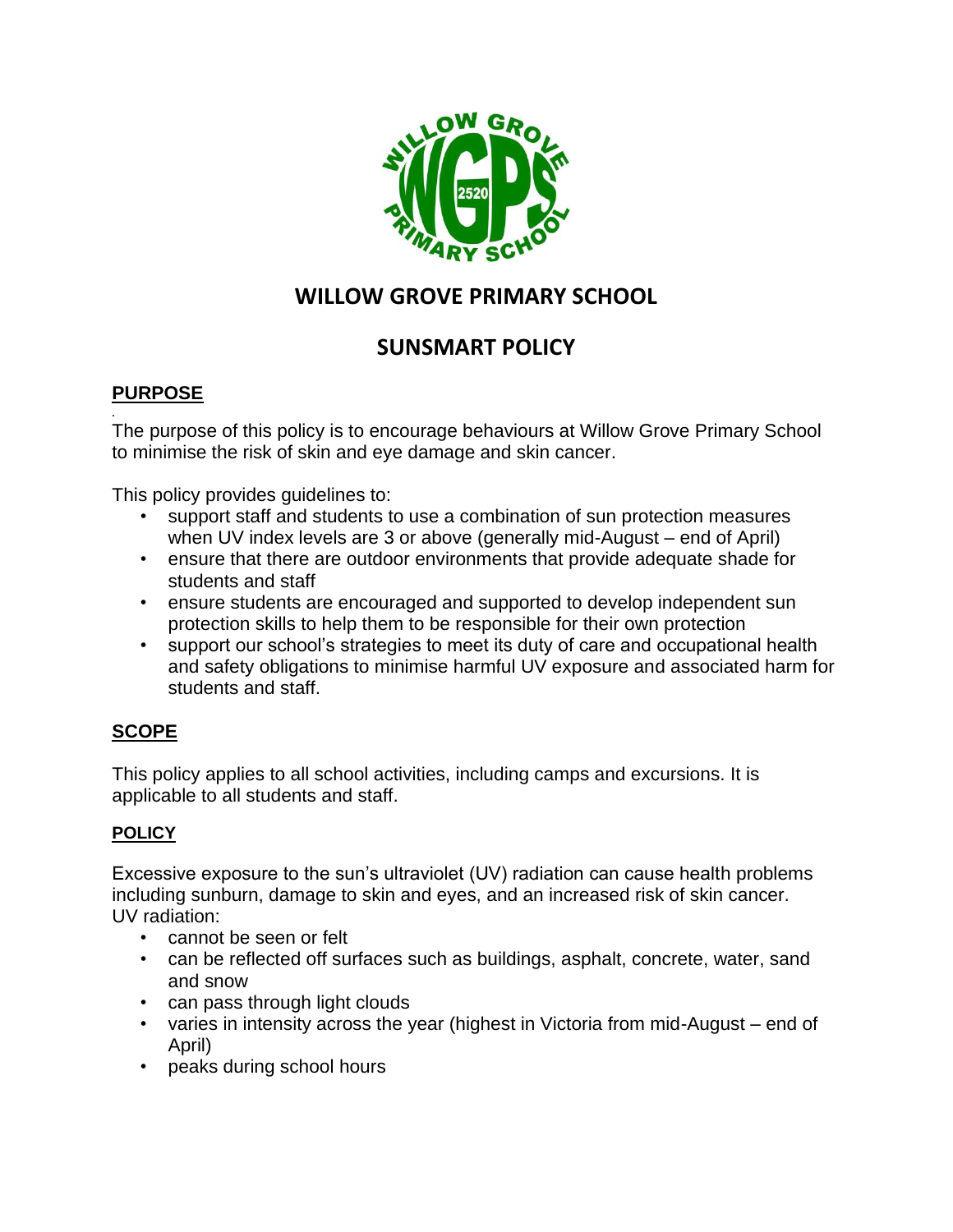Sun safety is a shared responsibility and staff, parents and students are encouraged to implement a combination of sun protection measures whenever UV levels reach 3 and above (typically from mid-August to the end of April in Victoria). **Information about the daily local sun protection times is available via the free SunSmart app, or at sunsmart.com.au or bom.gov.au.** 

Willow Grove Primary School has the following measures in place to help reduce the risk of excessive UV sun exposure for staff and students.

### **Shade**

- The school will provide sufficient options for shelters and trees to provide shade on the school grounds, particularly in places where students congregate such as lunch areas, outdoor lesson areas and popular play areas.
- The availability of shade is considered when planning excursions and all other outdoor activities.
- When building works or grounds maintenance is conducted that may impact on the level of shading available to staff and students, a review of the shaded areas available will be conducted and further shading installed as appropriate.
- Students are encouraged to use available areas of shade when outside.
- Students who do not have appropriate hats or outdoor clothing are asked to play in the shade or a suitable area protected from the sun.

# **Sun Protective Uniform/Clothing**

Willow Grove Primary School's compulsory school uniform and dress code includes sun-protective clothing, including:

- loose, cool, closely-woven fabric
- shirts with a collar and/or high necklines
- tops with elbow length or long sleeves
- longer style shorts and skirts

Students who participate in outdoor water activities are required to **provide their own tshirt or rash vest.**

#### **Hats**

From **1 September to 30 April**, **all students and staff are required to wear sun protective hats** that shades the face, neck and ears, (broad brimmed, legionnaire or bucket), whenever they are outside. Baseball or peak caps are not considered a suitable alternative. Hats may also be worn for all outdoor activities outside of the September to April time period, by parent or student choice. Hats should be well fitted with adjustable crown cord. Willow Grove Primary School's compulsory school uniform includes a broad brimmed hat that meets the above requirements.

At the end of Term 3, the school will conduct a hat audit, informing parents of any repairs that need to be made.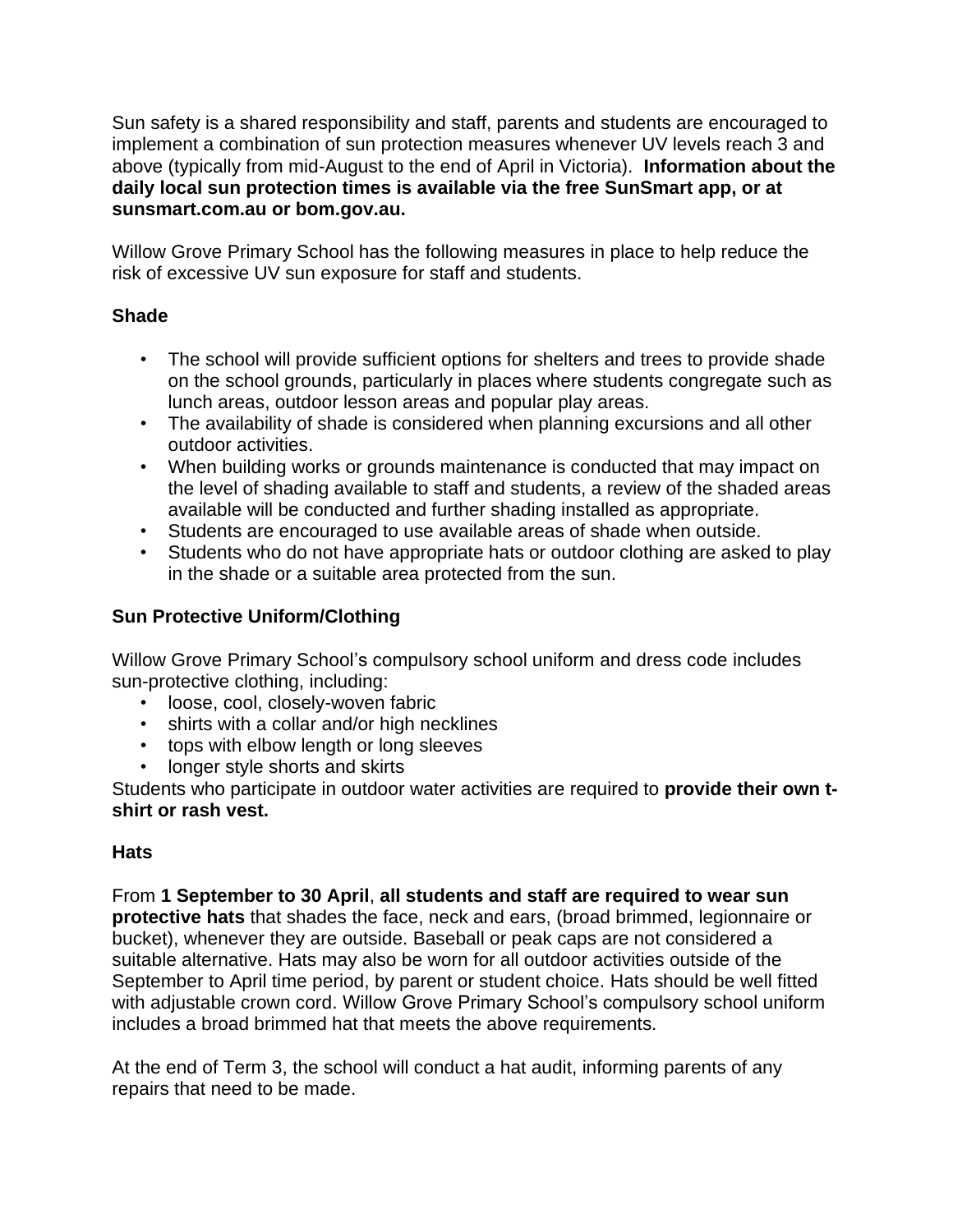New students arriving will be given their first hat free of charge.

#### **Sunglasses [OPTIONAL]**

Where practical Willow Grove Primary School encourages students and staff engaged in outdoor activities to wear close fitting, wrap-around sunglasses that meet the Australian Standard 1067 (Sunglasses: Category 2, 3 or 4) and cover as much of the eye area as possible.

#### **Sunscreen**

Willow Grove Primary School encourages all staff and students to apply SPF30 (or higher) broad-spectrum, water-resistant sunscreen daily whenever UV levels reach 3 and above. Sunscreen should be applied at least 20 minutes before going outdoors, and reapplied every two hours according to manufacturer's instructions.

The school supplies SPF 30+ (or higher) broad spectrum, water resistant sunscreen for staff and student use.

Strategies are in place to remind students to apply sunscreen before going outdoors (e.g. reminder notices and announcements, informing parents through the newsletter).

Staff and families should role model SunSmart behaviour and are encouraged to apply SPF 30 (or higher) broad-spectrum, water-resistant sunscreen when outside.

#### **Curriculum**

Students at our school are encouraged to make healthy choices and are supported to understand the benefits and risks of sun exposure. Willow Grove Primary School will address sun and UV safety education as part of curriculum for all year levels.

SunSmart behaviour is regularly reinforced and promoted to the whole school community through newsletters, school website, staff meetings, school assemblies, and at student and teacher activities.

#### **COMMUNICATION**

This policy will be communicated to our school community in the following ways:

- Available publicly on our school's website
- Reminders in our school newsletter
- Hard copy available from school administration upon request